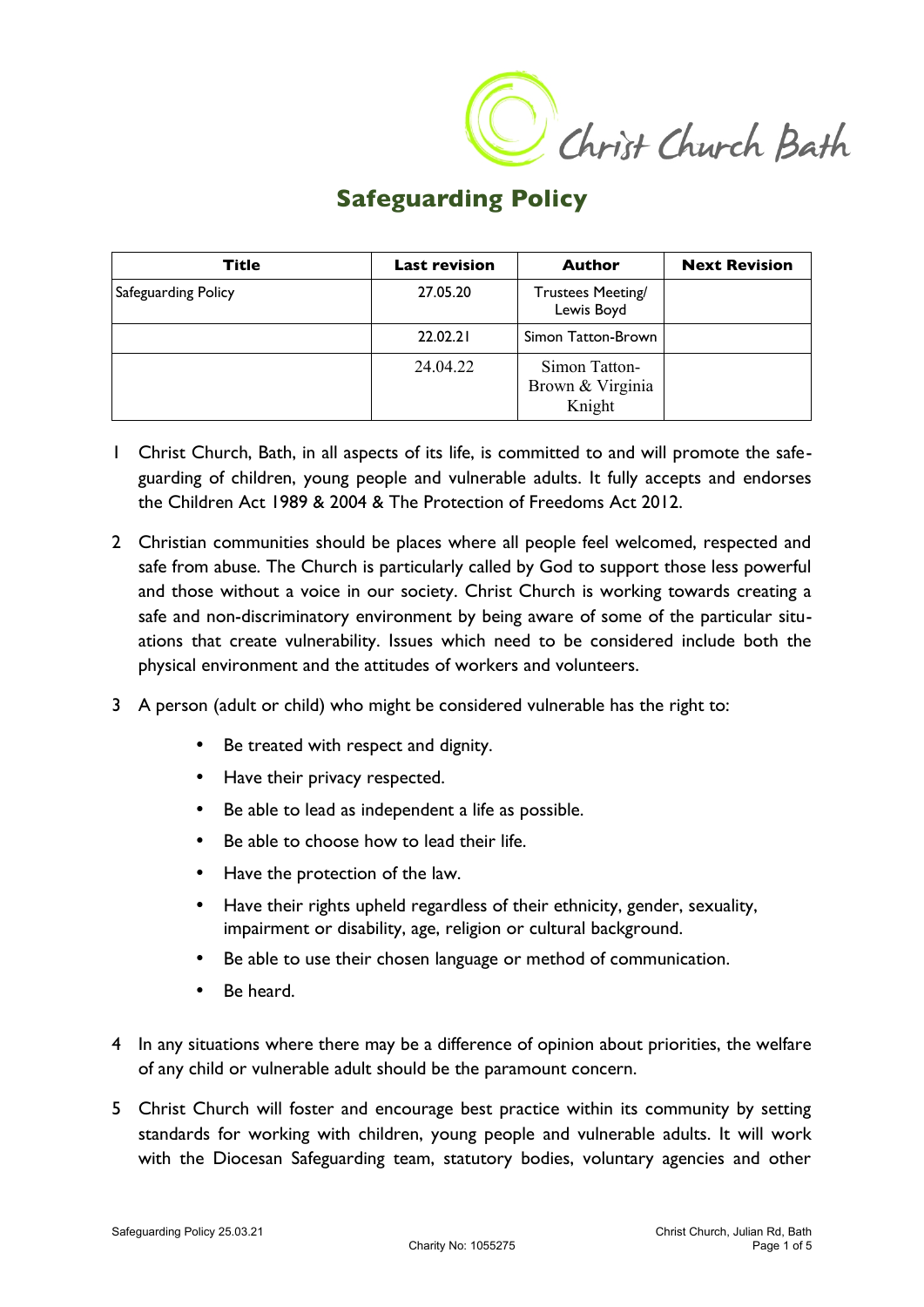faith communities to promote the safety and well-being of children, young people and vulnerable adults.

- 6 We are committed to acting promptly whenever a concern is raised about a child, young person or vulnerable adult or about the behaviour of an adult in a position of trust, and will work with the Diocesan Team, and the appropriate statutory bodies when an investigation is necessary. We are also committed to the support of those who have been abused and to listening to the voices of survivors, who can help the church learn lessons from the past.
- 7 This statement of principles applies to children, young people and adults.
- 8 We are committed to:
	- The care, nurture of, and respectful pastoral ministry with, all children, young people and adults
	- The safeguarding and protection of all children and adults
	- The establishment of a safe, caring community which provides an environment where there is a culture of informed vigilance regarding the dangers of abuse, and where victims of abuse can report or disclose abuse and find support.
	- The promotion of best practice that contributes to the prevention of abuse.
- 9 The safeguarding and protection of children, young people and vulnerable adults is everyone's responsibility, not just parents or those who have formal leadership or caring responsibilities. Procedures and formal processes alone, though essential, will not protect children and adults. The community, including all its members, needs to be aware of the dangers and be prepared to report concerns and take action if necessary.
- 10 We will carefully select and train all those with any responsibility for children, young people and vulnerable adults within the church in line with safer recruitment principles, including taking up references and the use of criminal records checks.
- 10 All those that are involved in the recruitment of both paid and volunteer roles should have completed safer recruitment training, and as a minimum at least one person on any recruitment panel will have completed the Church of England's safer recruitment course.

https://www.churchofengland.org/safeguarding/safeguarding-e-manual/safer-recruitmentand-people-management-guidance (Hyperlink accessed 23.04.22)

11 The suitability of an applicant or nominated volunteer for work with children, young people or vulnerable adult should not be solely dependent upon Disclosure & Barring Service (DBS) disclosures and vetting checks. Someone whose DBS disclosure is clear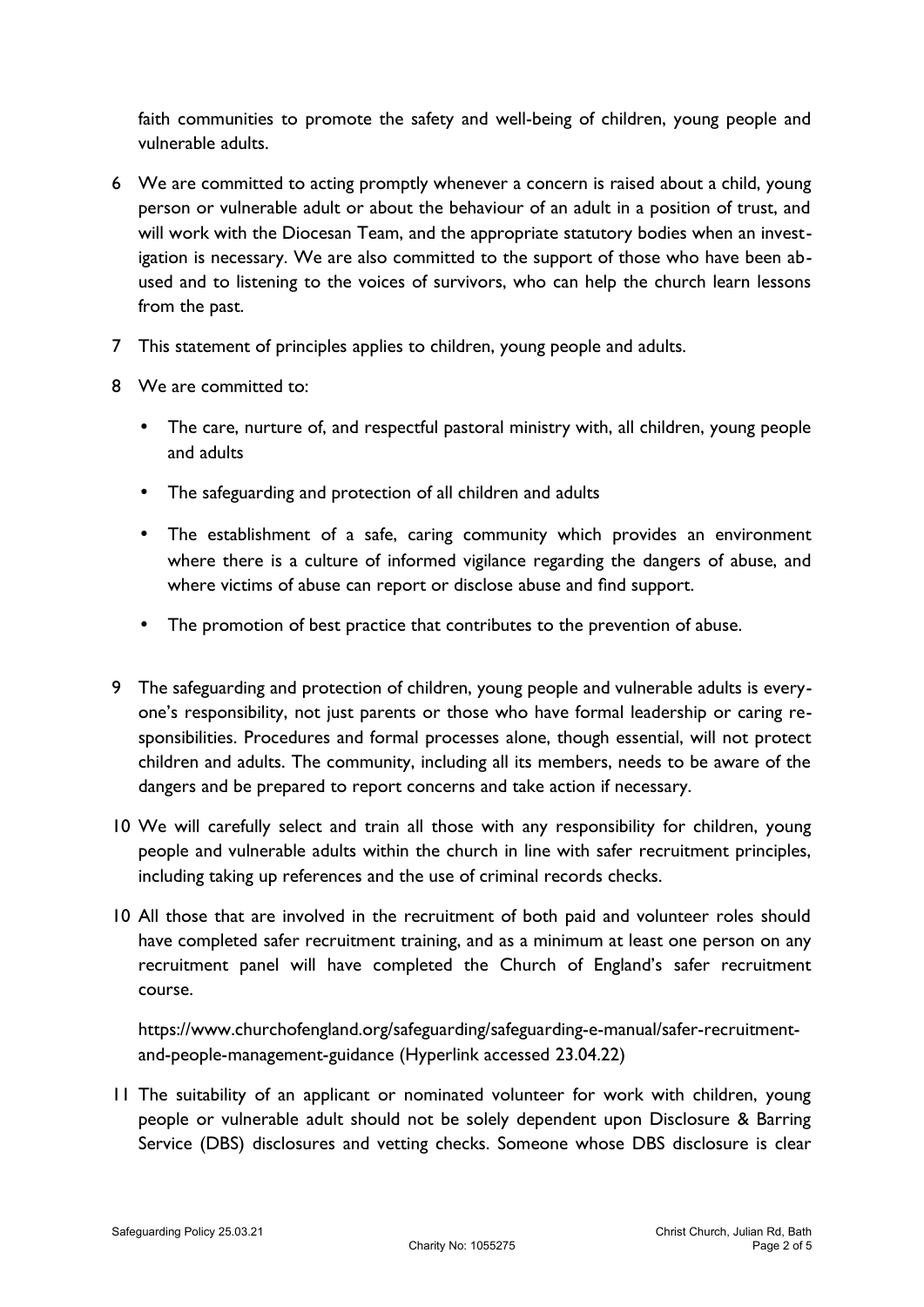may still be unsuitable. Hence the need for an interview and references to assure ourselves, as far as we can, that someone is suitable.

- 12 As part of the Safer Recruitment process, it is the policy of Christ Church, Bath that:
	- All those who regularly work with children, young people and vulnerable adults including those who work on a rota, should have enhanced DBS checks if they reach the criteria;
	- Those who work only occasionally will be asked to apply for a DBS check if they reach the criteria;
	- Those who manage or supervise people who work with vulnerable groups will be required to be DBS plus Barred List checked if they reach the criteria.
	- Those with particular legal responsibilities for running the Church and the Trustees of Christ Church, such as the Chair and the Treasurer, should have enhanced DBS checks, regardless if their role results in direct contact with vulnerable people.
- 13 There is guidance on these criteria in the document "Safer Recruitment for Parishes", Appendix 2, which can be downloaded from the Safeguarding pages of the Diocese of Bath and Wells website [https://www.bathandwells.org.uk/diocese/safeguarding/safe](https://www.bathandwells.org.uk/diocese/safeguarding/safe-recruitment/)[recruitment/](https://www.bathandwells.org.uk/diocese/safeguarding/safe-recruitment/) (hyperlink accessed 23.04.22).
- 14 The following officers at Christ Church shall have enhanced DBS checks:
	- Licensed Clergy
	- Clergy with Permission to Officiate
	- Chair of Trustees
	- Treasurer of Trustees
	- Readers
	- Safeguarding Officer
	- Director of Music
	- Assistant Director of Music
	- **Organist**
	- Junior Church leaders
	- **Churchwardens**
	- Verger
	- Cedar Tree Organisers
- 15 For full details of the procedure by which these checks are to be conducted, and details of which roles within the Christ Church community are deemed to meet the criteria above, please refer to the Christ Church Safeguarding Procedure, revised version dated 25.03.21.
- 16 Christ Church accepts that, through its workers and volunteers, it is responsible for children, young people and vulnerable adults when in a church building, on church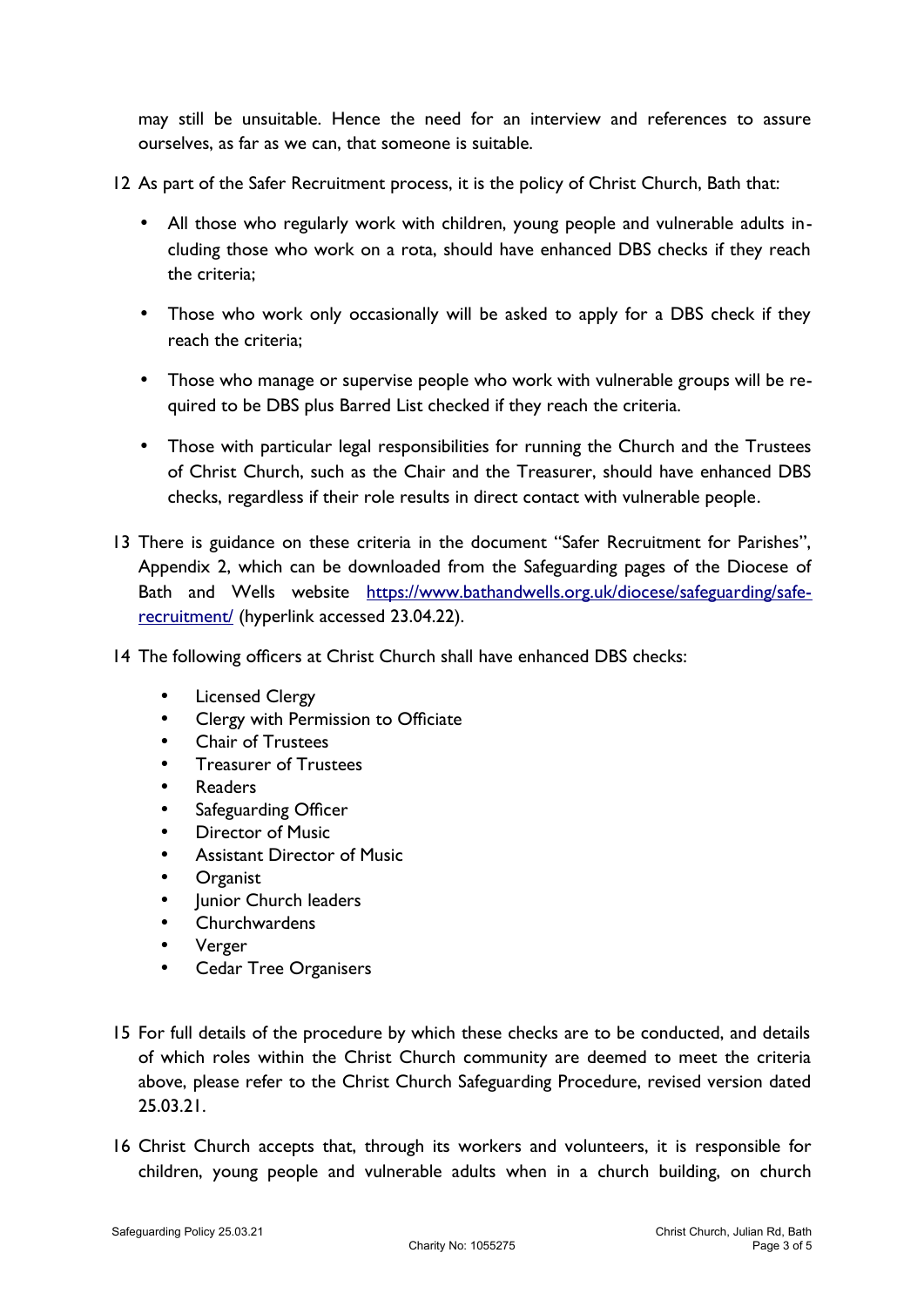property and other premises being used by the church and during church activities. Responsibility extends to travel between places, when it is organized by the church. However, a church is not responsible for private arrangements.

- 17 The term 'complaint' can cover an allegation, disclosure or statement, something seen or something heard. The complaint need not be made in writing but once received it must be recorded and acted upon. Complaints can be taken from alleged victims and third parties.
- 18 If a child, young person or vulnerable adult comes to notice as having suffered abuse in the past, church officers will notify the Diocesan Safeguarding Team and appropriate authorities to ensure that the matter is on record. Support will be offered to adult survivors of child abuse, who will also be encouraged to make a statement to the Police if they have not done so before.
- 19 Serious Safeguarding Incidents must be reported by the Safeguarding Officer to the Diocesan Safeguarding Adviser, to the Charity Commission and the Church of England National Safeguarding Team.

[https://www.churchofengland.org/sites/default/files/2021-02/Safeguarding%20SIR](https://www.churchofengland.org/sites/default/files/2021-02/Safeguarding%20SIR%20Guidance%20Religious%20Communities%201%20March%202021.pdf) [%20Guidance%20Religious%20Communities%201%20March%202021.pdf](https://www.churchofengland.org/sites/default/files/2021-02/Safeguarding%20SIR%20Guidance%20Religious%20Communities%201%20March%202021.pdf) (Hyperlink accessed 23.04.22).

- 20 We will seek to offer informed pastoral care and support to anyone who has suffered abuse, developing with them an appropriate ministry that recognises the importance of understanding the needs of those who have been abused, including their feelings of alienation and / or isolation. We recognise that anyone can be a victim of abuse in any setting, including in their own home, and in a church environment, and will work hard to make our church a safe place for people to disclose any concerns they have and receive appropriate support. We will seek to protect survivors of abuse from the possibility of further harm and abuse.
- 21 We will seek to challenge any abuse of power, especially by anyone in a position of trust and responsibility, where they are trusted by others.
- 22 We will seek to offer pastoral care and support, including supervision, and referral to the appropriate authorities, to any member of our Church community known to have offended against a child, young person or adult who is vulnerable. We will support them in continuing to attend church services whilst supervising their attendance to reduce the risk of further harm.
- 23 Christ Church agrees to follow the Practice Guidance from the House of Bishops on safeguarding matters, to adopt the Diocese of Bath and Wells Safeguarding Policies, and to adopt the Church Of England Safeguarding Policies.